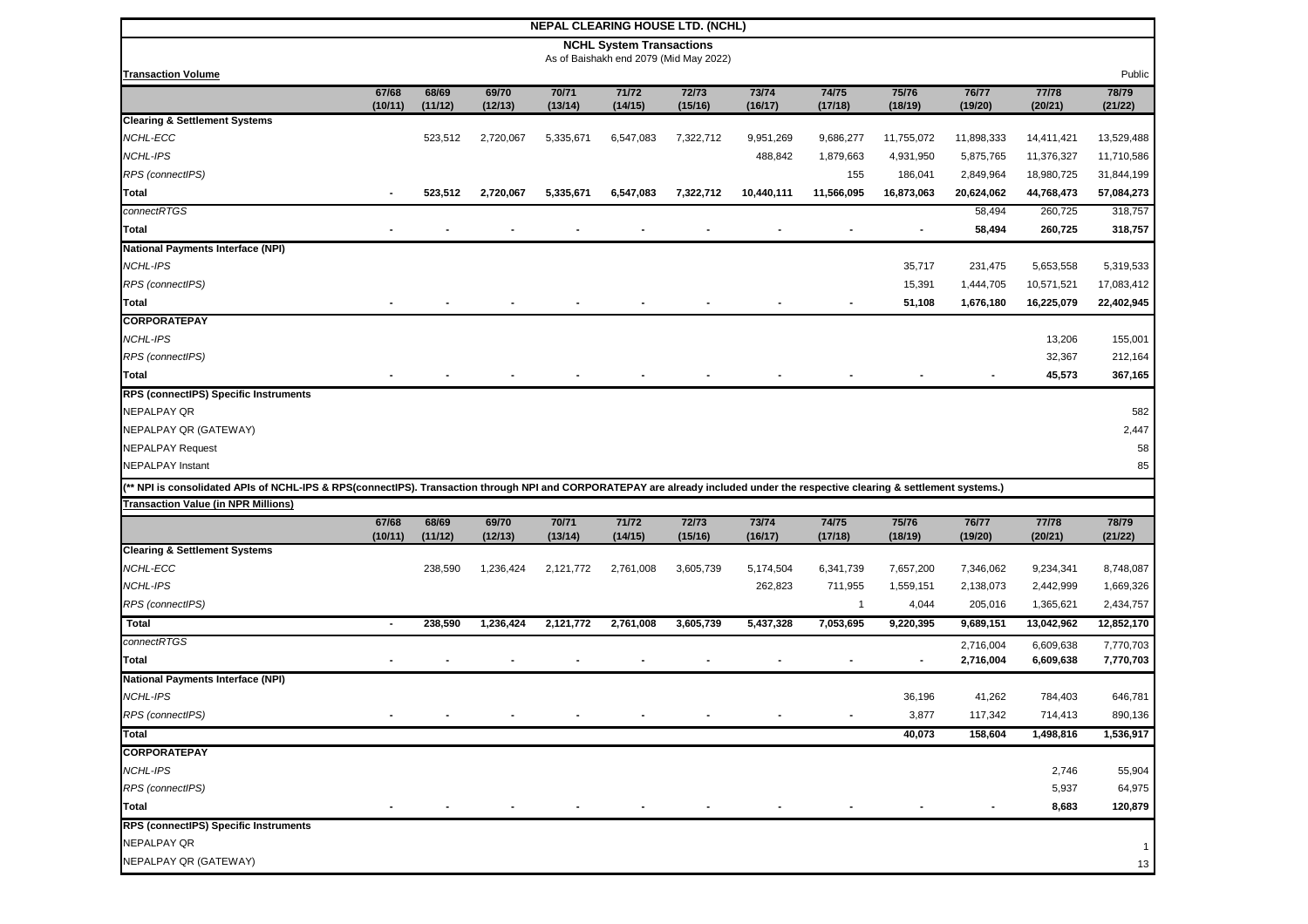| <b>NEPALPAY Request</b>                                                                                                                                                        |                  |                          |                  |                  |                  |                  |                  |                  |                  |                  |                  | 0                |
|--------------------------------------------------------------------------------------------------------------------------------------------------------------------------------|------------------|--------------------------|------------------|------------------|------------------|------------------|------------------|------------------|------------------|------------------|------------------|------------------|
| <b>NEPALPAY Instant</b>                                                                                                                                                        |                  |                          |                  |                  |                  |                  |                  |                  |                  |                  |                  | 6                |
| (** NPI is consolidated APIs of NCHL-IPS & RPS(connectIPS). Transaction through NPI and CORPORATEPAY are already included under the respective clearing & settlement systems.) |                  |                          |                  |                  |                  |                  |                  |                  |                  |                  |                  |                  |
| <b>Transaction Value (in USD Millions)</b>                                                                                                                                     |                  |                          |                  |                  |                  |                  |                  |                  |                  |                  |                  |                  |
|                                                                                                                                                                                | 67/68<br>(10/11) | 68/69<br>(11/12)         | 69/70<br>(12/13) | 70/71<br>(13/14) | 71/72<br>(14/15) | 72/73<br>(15/16) | 73/74<br>(16/17) | 74/75<br>(17/18) | 75/76<br>(18/19) | 76/77<br>(19/20) | 77/78<br>(20/21) | 78/79<br>(21/22) |
| <b>Clearing &amp; Settlement Systems</b>                                                                                                                                       |                  |                          |                  |                  |                  |                  |                  |                  |                  |                  |                  |                  |
| <b>NCHL-ECC</b>                                                                                                                                                                |                  | 77                       | 212              | 229              | 242              | 207              | 256              | 314              | 319              | 266              | 185              | 165              |
| NCHL-IPS                                                                                                                                                                       |                  |                          |                  |                  |                  |                  | 16               | 34               | 50               | 56               | 24               | 14               |
| <b>Total</b>                                                                                                                                                                   | $\sim$           | 77                       | $\overline{212}$ | 229              | 242              | 207              | 272              | 349              | 369              | 322              | 209              | 179              |
| connectRTGS                                                                                                                                                                    |                  |                          |                  |                  |                  |                  |                  |                  |                  | 93               | 148              | 114              |
| Total                                                                                                                                                                          |                  |                          |                  |                  |                  |                  |                  |                  |                  | 93               | 148              | 114              |
| <b>Transaction Value (in EUR Millions)</b>                                                                                                                                     |                  |                          |                  |                  |                  |                  |                  |                  |                  |                  |                  |                  |
|                                                                                                                                                                                | 67/68<br>(10/11) | 68/69<br>(11/12)         | 69/70<br>(12/13) | 70/71<br>(13/14) | 71/72<br>(14/15) | 72/73<br>(15/16) | 73/74<br>(16/17) | 74/75<br>(17/18) | 75/76<br>(18/19) | 76/77<br>(19/20) | 77/78<br>(20/21) | 78/79<br>(21/22) |
| <b>Clearing &amp; Settlement Systems</b>                                                                                                                                       |                  |                          |                  |                  |                  |                  |                  |                  |                  |                  |                  |                  |
| <b>NCHL-ECC</b>                                                                                                                                                                |                  | 11                       | 27               | 54               | 79               | 79               | 98               | 135              | 184              | 220              | 249              | 239              |
| NCHL-IPS                                                                                                                                                                       |                  |                          |                  |                  |                  |                  | 0.23             | 0.35             | 3                | 18               | 0.31             | 0.32             |
| Total                                                                                                                                                                          |                  | 11                       | 27               | 54               | 79               | 79               | 98               | 136              | 187              | 238              | 249              | 239              |
| connectRTGS                                                                                                                                                                    |                  |                          |                  |                  |                  |                  |                  |                  |                  | 237              | 76               | 64               |
| Total                                                                                                                                                                          |                  |                          | $\blacksquare$   |                  | $\blacksquare$   | $\blacksquare$   |                  | $\blacksquare$   | $\blacksquare$   | 237              | 76               | 64               |
| <b>Transaction Value (in GBP Millions)</b>                                                                                                                                     |                  |                          |                  |                  |                  |                  |                  |                  |                  |                  |                  |                  |
|                                                                                                                                                                                | 67/68<br>(10/11) | 68/69<br>(11/12)         | 69/70<br>(12/13) | 70/71<br>(13/14) | 71/72<br>(14/15) | 72/73<br>(15/16) | 73/74<br>(16/17) | 74/75<br>(17/18) | 75/76<br>(18/19) | 76/77<br>(19/20) | 77/78<br>(20/21) | 78/79<br>(21/22) |
| <b>Clearing &amp; Settlement Systems</b>                                                                                                                                       |                  |                          |                  |                  |                  |                  |                  |                  |                  |                  |                  |                  |
| NCHL-ECC                                                                                                                                                                       |                  | $\overline{c}$           | 15               | 24               | 38               | 87               | 84               | 123              | 141              | 170              | 271              | 259              |
| <b>NCHL-IPS</b>                                                                                                                                                                |                  |                          |                  |                  |                  |                  | 0.28             | 0.10             | 0.81             | 1.22             | 0.76             | 0.36             |
| Total                                                                                                                                                                          | $\blacksquare$   | $\mathbf{2}$             | 15               | 24               | 38               | 87               | 84               | 123              | 142              | 171              | 272              | 260              |
| connectRTGS                                                                                                                                                                    |                  |                          |                  |                  |                  |                  |                  |                  |                  | 7.63             | 30               | 0.38             |
| Total                                                                                                                                                                          | $\blacksquare$   | $\overline{\phantom{a}}$ | $\blacksquare$   | $\blacksquare$   | $\blacksquare$   | $\blacksquare$   | $\blacksquare$   | $\blacksquare$   | $\sim$           | 7.63             | 30               | 0.38             |
| <b>Transaction Value (in JPY Millions)</b>                                                                                                                                     |                  |                          |                  |                  |                  |                  |                  |                  |                  |                  |                  |                  |
|                                                                                                                                                                                | 67/68<br>(10/11) | 68/69<br>(11/12)         | 69/70<br>(12/13) | 70/71<br>(13/14) | 71/72<br>(14/15) | 72/73<br>(15/16) | 73/74<br>(16/17) | 74/75<br>(17/18) | 75/76<br>(18/19) | 76/77<br>(19/20) | 77/78<br>(20/21) | 78/79<br>(21/22) |
| connectRTGS                                                                                                                                                                    |                  |                          |                  |                  |                  |                  |                  |                  |                  |                  | 10               | 507              |
| <b>Total</b>                                                                                                                                                                   | $\sim$           | $\overline{\phantom{a}}$ | $\blacksquare$   | $\blacksquare$   | $\blacksquare$   | $\blacksquare$   | $\sim$           | $\blacksquare$   | $\blacksquare$   | $\blacksquare$   | 10               | 507              |
| <b>GoN Transaction (Volume)</b>                                                                                                                                                |                  |                          |                  |                  |                  |                  |                  |                  |                  |                  |                  |                  |
|                                                                                                                                                                                | 67/68<br>(10/11) | 68/69<br>(11/12)         | 69/70<br>(12/13) | 70/71<br>(13/14) | 71/72<br>(14/15) | 72/73<br>(15/16) | 73/74<br>(16/17) | 74/75<br>(17/18) | 75/76<br>(18/19) | 76/77<br>(19/20) | 77/78<br>(20/21) | 78/79<br>(21/22) |
| <b>GoN Incoming Payments</b>                                                                                                                                                   |                  |                          |                  |                  |                  |                  |                  |                  |                  |                  |                  |                  |
| NCHL-IPS                                                                                                                                                                       |                  |                          |                  |                  |                  |                  |                  |                  |                  |                  |                  | 5,646            |
| RPS (connectIPS)                                                                                                                                                               |                  |                          |                  |                  |                  |                  |                  | 25               | 47,881           | 104,823          | 464,316          | 1,296,368        |
| Total                                                                                                                                                                          |                  |                          |                  |                  |                  |                  |                  | 25               | 47,881           | 104,823          | 464,316          | 1,302,014        |
| <b>GoN Outgoing Payments</b>                                                                                                                                                   |                  |                          |                  |                  |                  |                  |                  |                  |                  |                  |                  |                  |
| NCHL-IPS                                                                                                                                                                       |                  |                          |                  |                  |                  |                  | 5,337            | 52,244           | 429,399          | 721,550          | 3,829,984        | 4,217,818        |
| RPS (connectIPS)                                                                                                                                                               |                  |                          |                  |                  |                  |                  |                  |                  |                  |                  | 2,073,314        | 2,903,554        |
| Total                                                                                                                                                                          |                  |                          |                  |                  |                  | $\blacksquare$   | 5,337            | 52,244           | 429,399          | 721,550          | 5,903,298        | 7,121,372        |
| <b>Semi-Govt Institution Incoming Payments</b>                                                                                                                                 |                  |                          |                  |                  |                  |                  |                  |                  |                  |                  |                  |                  |
| NCHL-IPS                                                                                                                                                                       |                  |                          |                  |                  |                  |                  |                  |                  |                  |                  |                  | 1,006            |
| RPS (connectIPS)                                                                                                                                                               |                  |                          |                  |                  |                  |                  |                  |                  |                  |                  | 63,457           | 466,716          |
| Total                                                                                                                                                                          | $\sim$           | $\blacksquare$           | $\blacksquare$   |                  |                  |                  |                  | $\blacksquare$   |                  |                  | 63,457           | 467,722          |